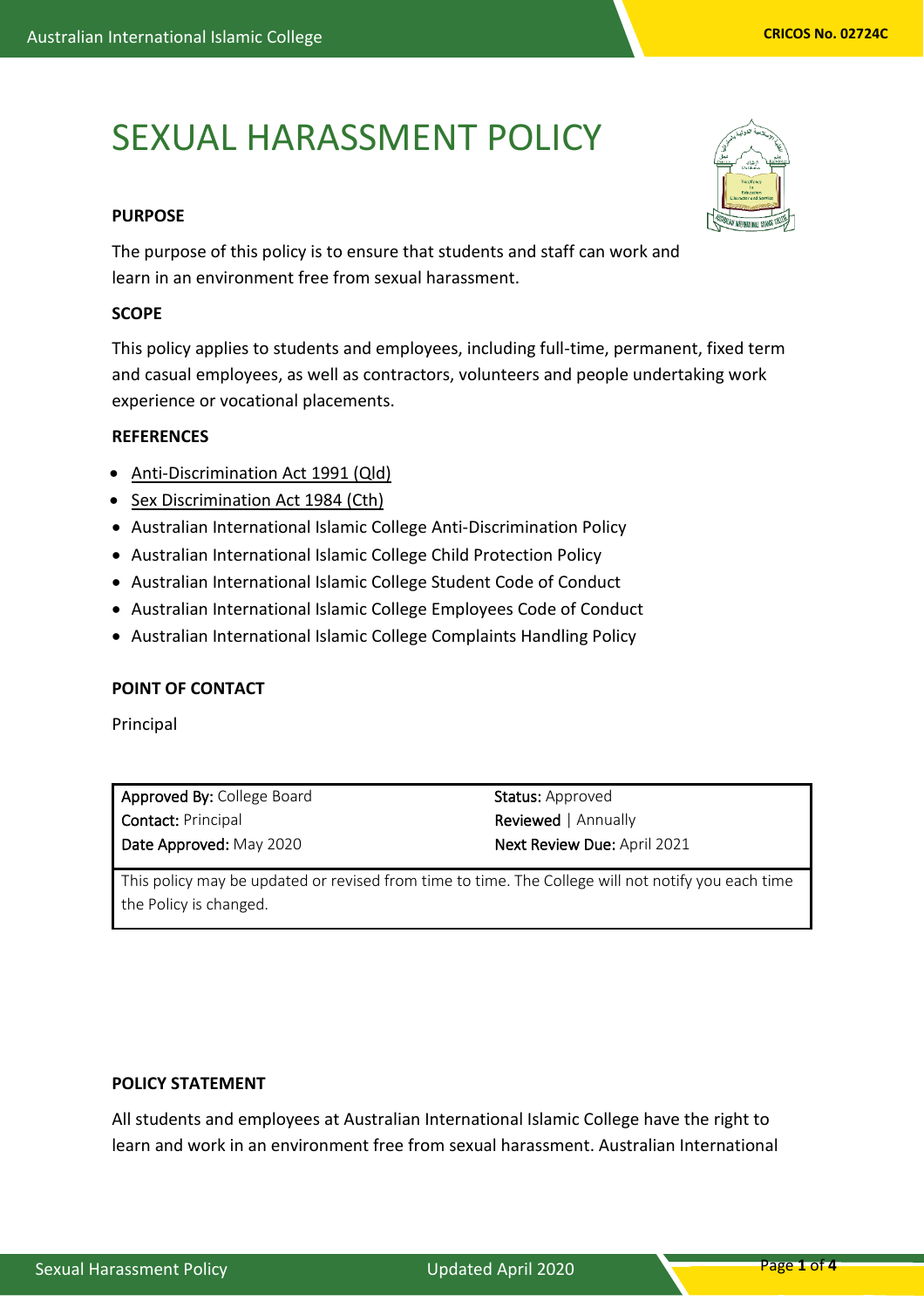Islamic College will provide a fair and safe learning and teaching environment where all students and employees have equal opportunities.

Australian International Islamic College is committed to taking action to protect students and employees from sexual harassment and to responding appropriately should such behaviour occur, including possible discipline. Any instances of sexual harassment should be reported under the Australian International Islamic College Complaints Handling Policy.

And in accordance with the legislation, it is Australian International Islamic College's policy that:

- An employee at the school must not sexually harass anyone in the course of their duties, including another employee, a student at the school or someone seeking to become a student at the school, or a student at another school
- An adult student at the school must not sexually harass another student or employee at the school or a student or employee at another school

## **DEFINITIONS**

Sexual harassment is a specific and serious form of harassment. It is unwelcome sexual behaviour, which could be expected to make a person feel offended, humiliated, or intimidated. Sexual harassment can be physical, spoken or written. It can include:

- comments about a person's private life or the way they look
- sexually suggestive behaviour, such as leering or staring
- brushing up against someone, touching, fondling, or hugging
- sexually suggestive comments or jokes
- displaying offensive screen savers, photos, calendars, or objects
- repeated unwanted requests to go out
- requests for sex
- sexually explicit posts on social networking sites
- insults or taunts of a sexual nature
- intrusive questions or statements about a person's private life
- sending sexually explicit emails or text messages
- inappropriate advances on social networking sites
- accessing sexually explicit internet sites
- behaviour that may also be an offence under criminal law, such as physical assault, indecent exposure, sexual assault, stalking or obscene communications.

Just because someone does not object to inappropriate behaviour in the workplace at the time, it does not mean that they are consenting to the behaviour. A single incident is enough to constitute sexual harassment – it does not have to be repeated.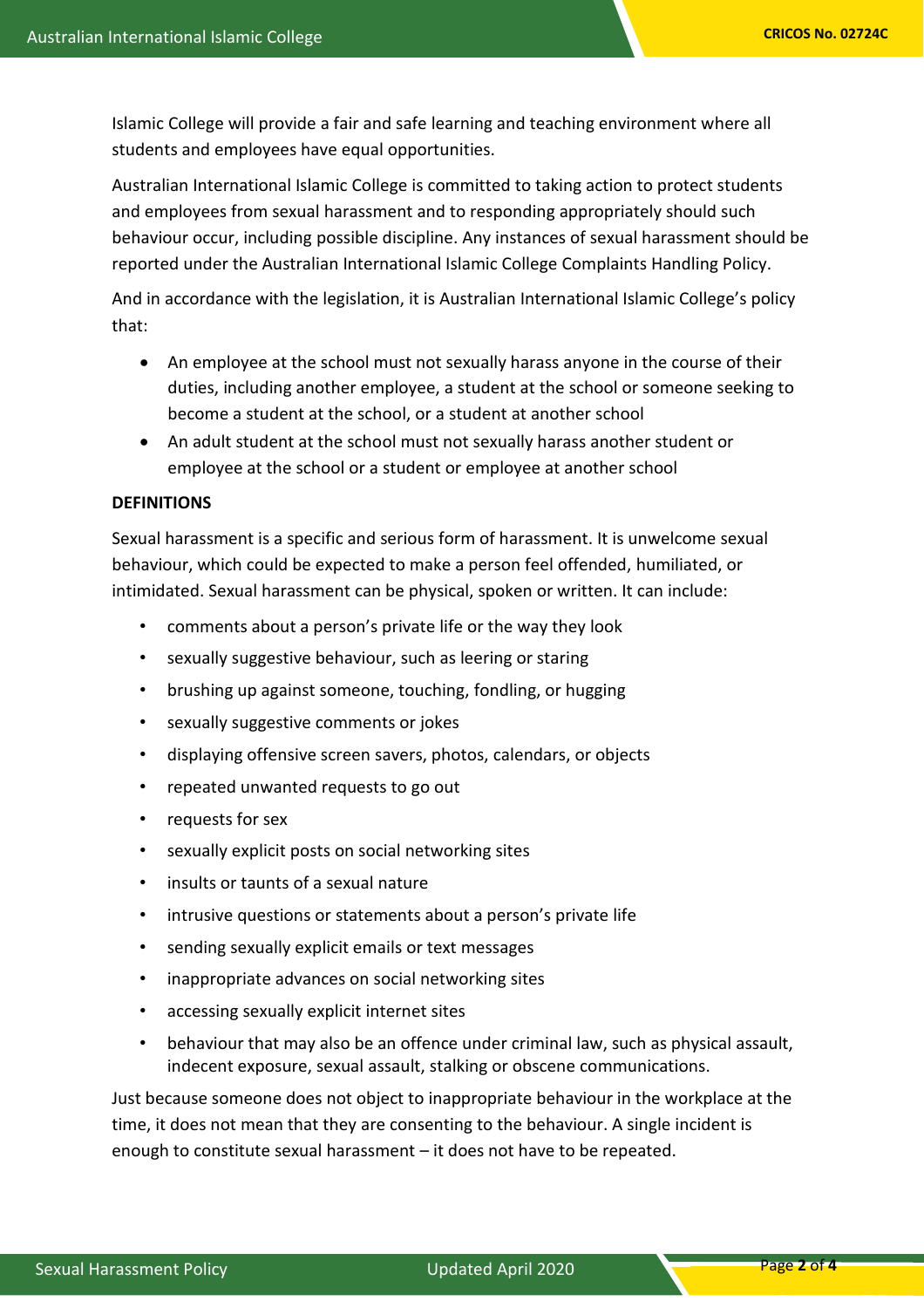Some forms of sexual harassment, such as assault, physical molestation, stalking, sexual assault, and indecent exposure, are also criminal offences and should be reported to the police.

• **Adult student** - an adult student means a student who has attained the age of 16 years

#### **RESPONSIBILITIES**

#### **School Responsibilities**

Australian International Islamic College acknowledges its responsibility to provide an environment free from sexual harassment. Australian International Islamic College will undertake the following steps to prevent and appropriately respond to any instances of sexual harassment:

- Develop and implement a sexual harassment policy to assist in preventing any instances of sexual harassment
- Educate and train relevant employees to assist in preventing any instances of sexual harassment and to appropriately respond to any instances of sexual harassment
- Establish appropriate grievance and complaints procedures via its Australian International Islamic College's Complaints Handling Policy to appropriately respond to any instances of sexual harassment
- Remove any discriminatory or offensive materials, rules, and practices to assist in preventing any instances of sexual harassment
- Encourage employees and students to contribute to a healthy workplace culture to assist in preventing any instances of sexual harassment

#### **Student and Employees Responsibilities**

All students and employees at Australian International Islamic College have a responsibility not to engage in sexual harassment against any person.

#### **IMPLEMENTATION**

Australian International Islamic College is committed to providing all Staff/teachers and students with a working and learning environment free from sexual harassment. Sexual harassment is unacceptable and will not be tolerated under any circumstances.

All staff/teachers and students are required to honour and support this commitment.

Staff/teachers or students who believe that they are being sexually harassed should make it known that the comments, attention, contact, or behaviour is unwelcome and offensive. If the sexual harassment continues, or if you are unable or unwilling to handle the matter, you should contact:

- Principal or
- Senior Staff Member or
- Designated Sexual Harassment Contact Officer